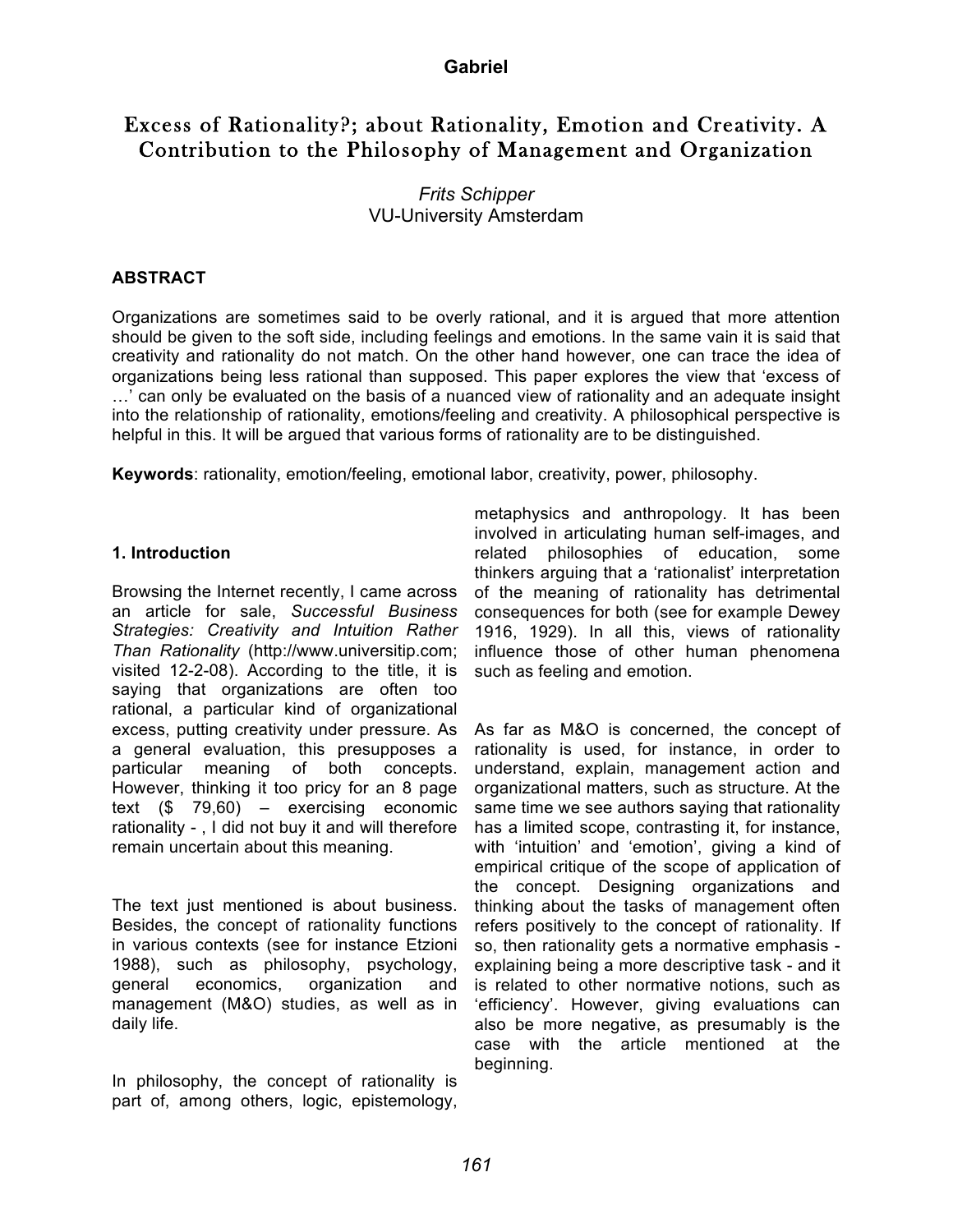It can be said that the concept of bounded rationality, developed by Simon (1983) especially tries to do justice to empirical facts concerning human decision making and nothing else. Also a normative use comes into focus: it is advisable to look for the most satisfying one amongst the few available alternative courses of action. Another example is Henry Mintzberg, using the, at first sight contradictory, expression "irrational form of "rationality"" (Mintzberg, 1990 p. 342). These words indicate that there are rational and irrational forms of rationality. At the same time it is suggested that a damaging excess will result if 'irrational rationality' is enthroned. On the other hand, however, it also suggests that a, preferable, 'rational form' of rationality is possible. Brunsson (2000) distinguishes "decision" and "action" rationality, and the latter can be irrational from the perspective of the former<sup>36</sup>. Collins&Porras speak of the "Tyranny of the  $Or$ " – the rational view that cannot easily accept paradox" (Collins&Porras 1997, p. 43), making a rather strong normative statement.

The normative becomes rather heavy when a plea for or deep criticism of rational management and rational organization is at issue. Critical positions often refer to processes of 'rationalization', i.e. control of the wider social and organization reality through rationality. This process, being blamed for causing 'excess of rationality', is said to involve effects like: abuse of power, inhuman manipulation of emotions and feelings, suppressing work enjoyment, deskilling, alienation, oppressing creativity, authenticity $37$ , , authentic emotional commitment, etc.. During the 80-ties developments took place which Martin

36 Weber distinguishes, among others,

Albrow called the "de-rationalization of the organization" (Albrow 1992, p. 323).

This paper is intended as a contribution to the Philosophy of Management and Organization (PMO). As such is does not result from empirical studies, although these can be highly relevant for doing PMO. A crucial issue is what a sound, defendable view of rationality would be. In what comes next, I will first pursue this question, seeking an answer in terms of a nuanced approach (chapter 2). Next, emotion and feeling and their connection with rationality will be taken into account (chapter 3). After this, attention will be given to creativity (chapter 4) and the relationship between rationality and creativity (chapter 5), followed by a summarizing conclusion referring to organizational excess.

### **2. Rationality**

Human beings have been thinking about rationality, sometimes also the term 'reason' is being used, for quite some time, trying to grasp and explicating it, criticizing it, etc. and this until the present day.

In a broad sense, rationality (reason) can be considered as "wisely" (Etzioni 1988, p. 138) and "intelligent" (Rescher 1988, p. 2) accounting for thinking and acting, finding good warrants for both, "[promoting] the art of life" (Whitehead 1958, p. 4). The 'accounting for' has two aspects, i) the first concerning an agent's own deliberations, ii) the second his or her giving account to others. Both can be done pro-active or after the fact. Of course, the latter might open the door to un-sincere 'rationalizations'. If so, then the 'accounting for' is *pseudo*, not real and straight, not serving the art of life.

Now, in order to get a nuanced and more elaborate understanding, I think it suitable to distinguish various options of being rational. Doing so, several ideal type *models* and *modes* of rationality come into view. In actual situations they can all be present to different degrees. A

<sup>&</sup>quot;Zweckrationalität" (instrumental rationality) and "Wertrationalität" (value rationality), the latter bing irrational from the perspective of the former (Schipper 1996)<br> $37$  Chapter 9 of Arlie Hochschild (1983) book on

emotional labor is about authenticity. Authenticity is also a concept used and thought about in philosophy, see Taylor (1991).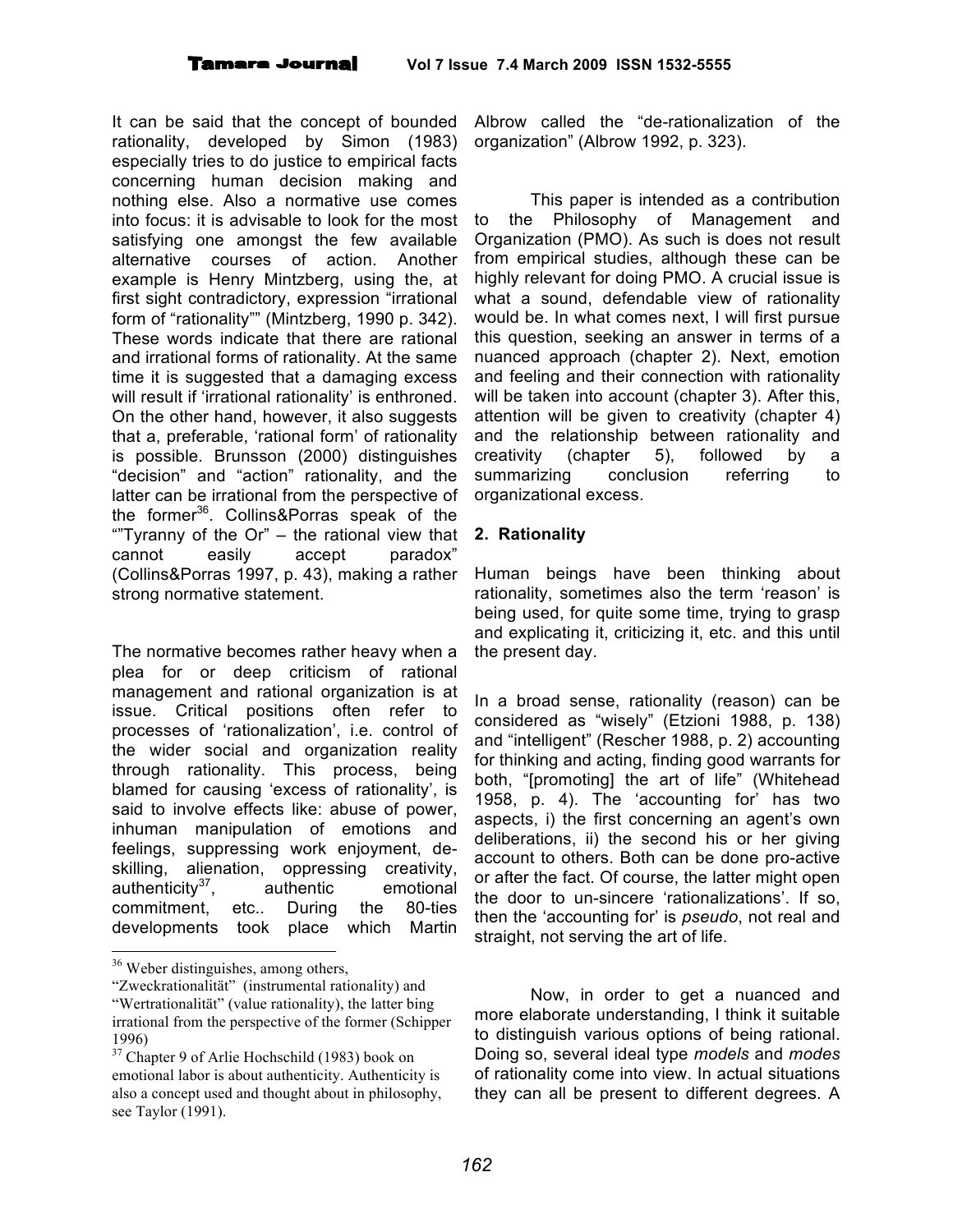'model of rationality' underlines the way matters are ordered and decisions are being made<sup>38</sup>. I speak of a 'mode of rationality' when the focus lies on types of content (Schipper 1996). This cannot be the whole story, however. In order to prevent models and modes staying unrelated and static, they *will have to be* embedded in, what can be called, 'reflective rationality', which covers ways of ordering and content as well (Schipper 2001, 2003). In what comes next 'models', 'modes' and 'reflection', taken altogether, will be designated as 'forms' of rationality. It is by these forms that the intelligent and wise accounting for comes nearer; it is through them that the art of life might be cultivated. It should be clear, however, that saying this is indeed expressing a normative view.

#### *2.1. Models of rationality*

It does make sense to distinguish two models, i.e. 'algorithmic' and 'judgmental' rationality.

- *Algorithmic rationality* (**AR**) depends on strict rules (logic, formal procedures, protocols, decision trees, etc.). Many different examples could be given: mathematical algorithms, logic of propositions, decision trees used in order to decide whether somebody need to pay tax, judicial rules and procedures, promotion rules, systems of artificial intelligence, etc. In specific cases, the particular rules in use constitute the concrete 'content' **AR** has. It is required that rules are strict and consistent. If so, then a sort of 'internal' rationality is created. As such, **AR** is objective, in the sense that it is indifferent who is involved in using the rules, general in its workings, the same input resulting in the same output. Input data may vary, though, which is a rather limited way of accounting for the uniqueness of a situation. The rules in use often only know a limited kind and number of variables. Dependent on the input, these

rules mostly fully determine the outcome. In this sense, **AR** makes tight control possible. Because of these qualities it has been considered as an ideal (see the philosophers' dream of a universal calculus). However, although rules create their own, 'internal', rationality, from an external point of view they might be considered as useless, inadequate, flawed, or even as irrational. An example would be rules for ranking schools, based on quantified performance indicators. When serious doubts about the validity of the indicators arise, the **AR** involved might become useless or considered as 'irrational'. In philosophy, especially in phenomenology, it is sometimes argued that quantification, and rules involved, might get you to know something while, at the same time, inducing a 'forgetting' about other matters. The organizational paradigm of **AR** is rule based bureaucracy.

*- Judgmental rationality* (**JR**) depends on the availability of general maxims, criteria (Brown 1990; Vickers 1983). Of these maxims many examples can be given, depending of the professional practice/field involved (empirical adequacy, beauty, elegance, (mathematical) simplicity, independence, justice, the right person in the right place, fairness, loyalty, honesty, etc.). As such, these maxims only codetermine the results of decision making and evaluation. Contrary to **AR**, the exercise of **JR** is always personal (not subjective). People can, for instance, come to somewhat different decisions with good reasons. **JR** also allows more focusing on unique situations compared to **AR**. These are all positive qualities. Like **AR**, **JR** has an internal rationality, constituted by the maxims, which, considered from a wider perspective, need not be that rational at all. This might, for example, be the case when the contextual suitability of current maxims, and their interpretation, is doubtful. Take the maxim of being 'loyal to the organization' in case of whistle blowers. Often, it is used deciding in favor of punitive measures aimed at disciplining the person involved. So-called Professional Service Firms are examples of organizations in which **JR** will likely be prominent.

<sup>&</sup>lt;sup>38</sup> If done after the fact, it will be a kind of reconstruction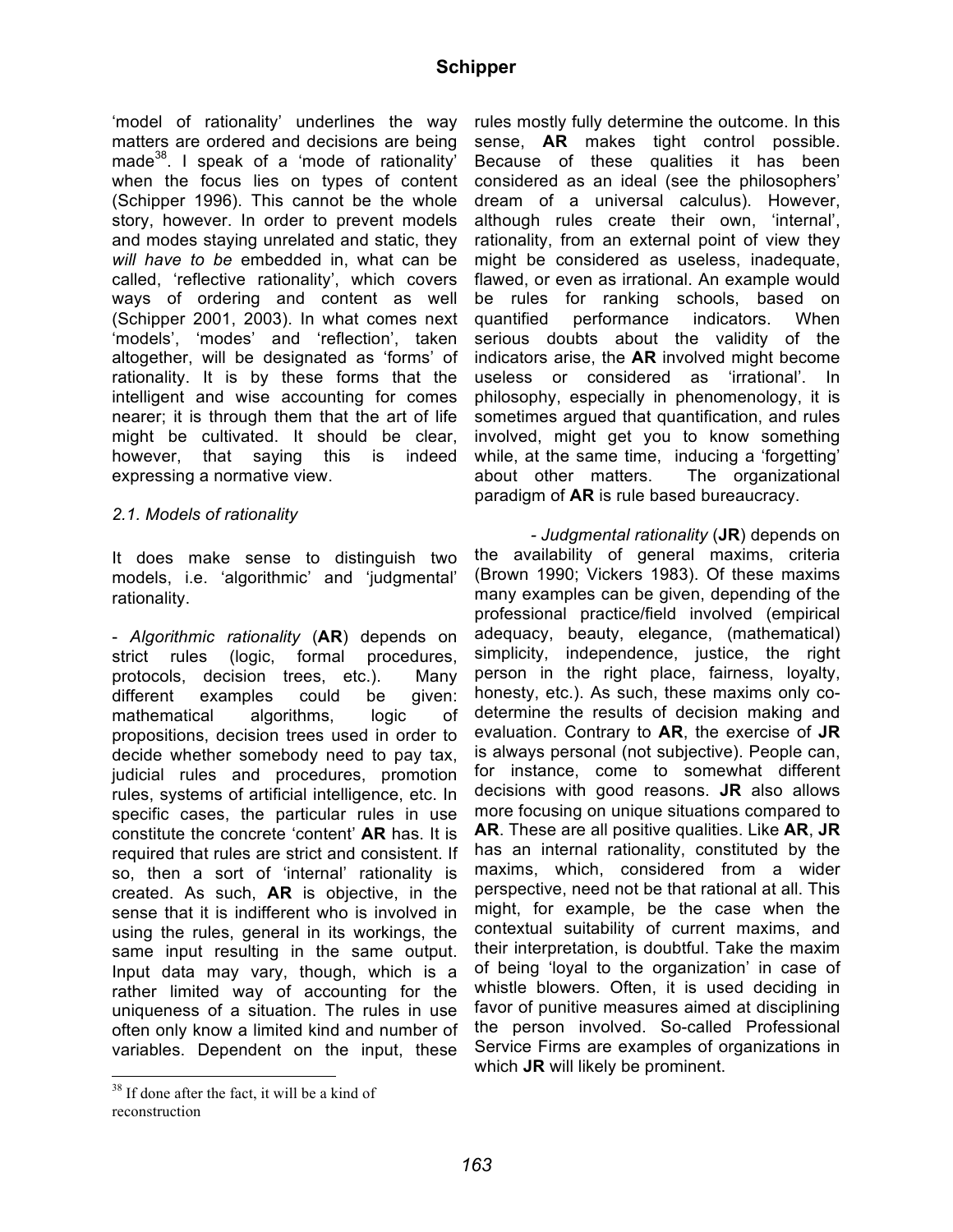#### *2.2. Modes of rationality*

The modes I like to distinguish are *meansend rationality* and *relational rationality.*

*- Means-end rationality* (**MER**) is often considered as the only real rationality available (Simon 1983). **MER** focuses on choosing means for attaining particular ends. **MER** is also known as *instrumental rationality*, especially in philosophy this expression is often used. Strictly speaking, **MER** depends on the following conditions: the ends are exogenous; they must be clear and precise enough to make informed decisions about the means. The informed decisions require knowledge of causal relationships, of potential side effects. The ends being exogenous, means that choosing goals is beyond **MER**. However, this does not exclude a particular end functioning as a means for attaining a higher order goal. The criteria involved by **MER** are *effectiveness*, pointing to causal relationships, and *efficiency*. Most definitions of 'efficiency' are rather formal (e.g. "maximum output with minimum input"). The 'input' can also be considered as what is to be sacrificed in order to have the realized output, which brings in the notion of 'costs'. However, the actual use of 'efficiency' is always based on some, often implicit, ideas about which kind of costs are reckoned with. Although (cultural) habits often are involved, from a wider, philosophical, it is arguable that every application of the concept of efficiency requires a non-instrumental decision concerning the kinds of costs which one is willing to recognize for being efficient (Schipper 1998). It is, for example, interesting to see that already more than 20 years ago, Arlie Hochschild was asking attention for the "personal costs" of emotional labor (Hochschild 1983. p, 12, 17, 197). So, while actual use of **MER** is limited to the conditions mentioned above, it is also not self-sufficient in another sense.

*- Relational rationality* (**RR**) is thinking and acting in terms of relations which involve

values. Relations can be of two kinds, functional ones, *y=f(x),* and normative ones, involving particular values (f.e. friendship, care, customer relation, audit relation, teaching relation (education), relation with the environment, etc.)<sup>39</sup>. In these, the relata can be of many kinds: people, organizations, the environment, etc. Among other things, **RR** can be helpful in deciding non-instrumentally about goals, answering the question what would be worthwhile doing in a particular situation, thereby partly overcoming the insufficiency of **MER**. **RR** can also play a role in deciding about the kinds of costs. Hybrid cars, for example, can, while being more energy efficient than usual ones, said to contribute to a 'harmonious relationship' with the environment. Looking at the values involved, we will have to recognize, however, that they produce less noise, which (especially) in cities creates a safety risk (with possible human costs), that also has to be taken into account. So, 'harmony with the environment', should also urge us to look at this. Germs of **RR** are present in Vickers (1983) and Parker Follett (1940). So-called 'communicative rationality' (Habermas) is one of the many possible manifestations of **RR**, in this case concerning a normative relationship between partners in communication. The criteria of **RR** are based on values involved in the relationship at issue. By definition, exercising **RR**, therefore, requires an understanding, interpretation of these values, often including an explication of them in terms of norms. However, it is always possible that a particular understanding and explication are not really proper, adequate, while being one-sided, too narrow/wide or even flawed. Not so long ago, for example, it became en vogue to look at patients as customers. The reason for this was the intention to de-paternalize the relationship between doctors and their patients, and perhaps rightly so. At the same time however, the question can be raised whether the relationship of physician and patient is indeed identical with the one of customer and supplier (Schipper 1999). Nowadays, it is customary to talk about organizations and their stakeholders. Although part of their relationship is functional,

 <sup>39</sup> Knowledge of functional relations is crucial for **MER**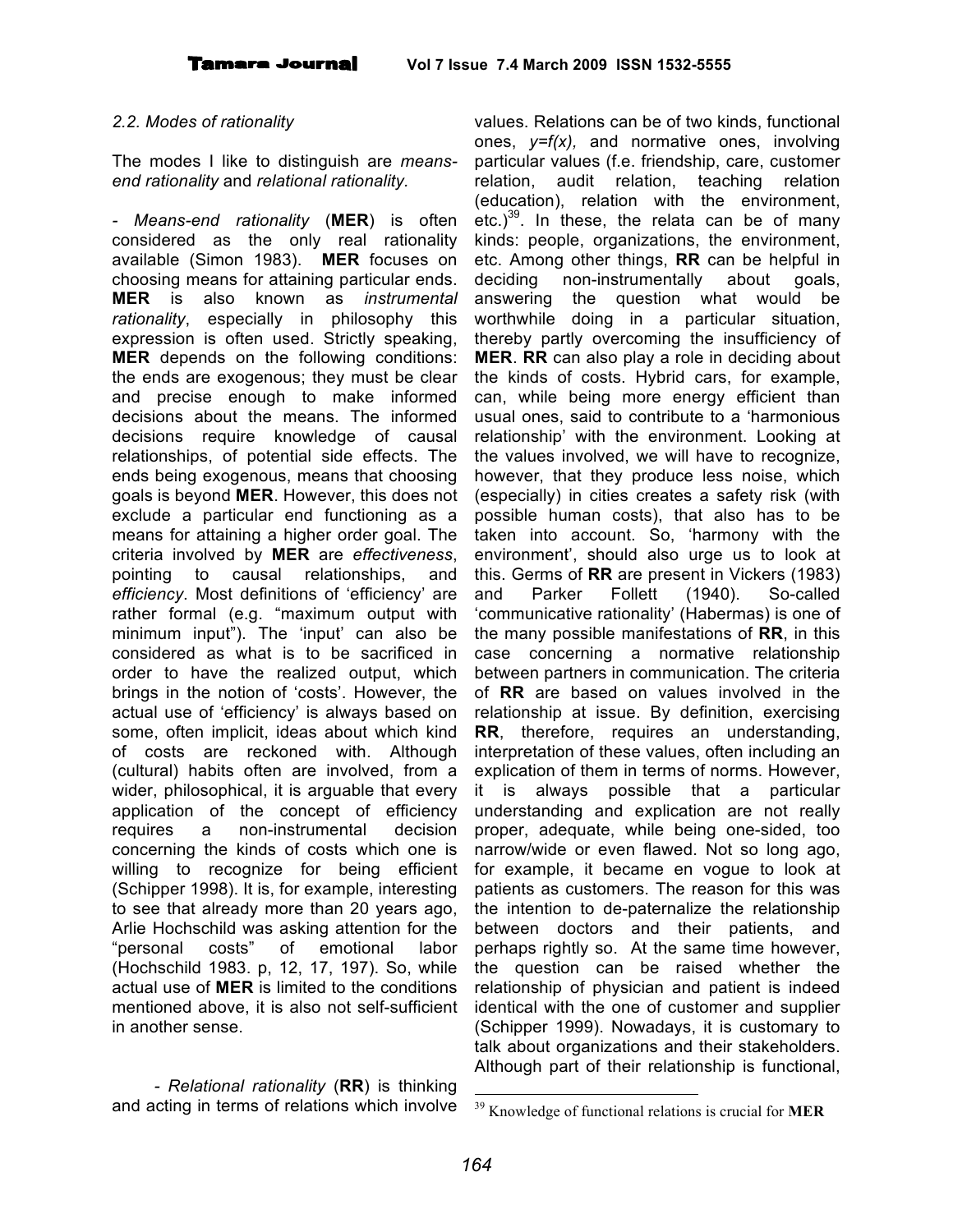values are involved too. If so, then **RR** is present. Meanings given to the values are, among other things, dependent on ideas of stakeholdership as such (Vanderkerckhove 2007).

# *2.3. Reflective rationality (RER)*

The philosopher John Locke once said that in reflection the mind "turns its view inward upon itself [...] [observing] its own actions" (Locke 1976, p. 107). Reflection is indeed a kind of 'bending back'. It is a meta-activity in which human beings regard their own actions, conceptualizations, ideas, etc. In organizational learning theory references to reflection are also present, for example, Argyris&Schön's double loop learning (Argyris&Schön 1978, 1996), Weick's view of sense-making (Weick 1979) and Peter Senge's fifths discipline (Senge 1990). Argyris&Schön focus on cognitive matters, reflection being involved in preparing new organizational learning theories. Weick considers reflection in connection with retrospective sense-making of experiences and with a plea for richer languages for doing this. In Senge's approach, applications of a particular systems theory will have to be the outcome of reflective learning. In my view, they all seem to limit reflection too much.

Four modes of reflection, i.e. the empirical, the wondering, the critical and the systematising one, can be distinguished, each having its own focus on the subject matter at issue. In *empirical* reflection one is looking which ideas, views or opinions, values are really in use, what actually is done, personally, as a professional, or at the level of organizations<sup>40</sup>. Wondering reflection 'asks' what is are left out of consideration, not really seen or reckoned with, while being absolved in action/thought coloured by the

actual, values, norms, etc. Such reflection, therefore, requires distanciation and openness. Wondering reflection also has a creative potential. Reflection becomes *critical*, when, for example, questions are being asked like: "is it good that so-and-so is indeed left out of consideration?"; "is it acceptable that the actual purpose of the organization we are working for is indeed 'so-and-so'?" It should be noticed, however, that critical reflection as such does not require a preliminary wondering one. It just depends on behalf of '*what*' one is critical. Finally, reflection is *systematising* when existing ideas are being improved, better ordered, or when ideas, norms, values, etc., tentatively embraced as a result of a particular wondering and critical reflection, are further elaborated. I think that this more differentiated view of reflection can be helpful for a better understanding and balancing of what we are doing when we reflect. **RER** requires openmindedness and attention for, what I like to call, *borderline experiences* (Schipper 2003). A borderline experience involves acquaintance with limitations of particular thought and action (practice) 41 . In some situations **RER** can include **AR**, i.e. logical reasoning. Also **JR** can be present, for example, when a borderline experience is considered as being crucial.

Distinctions made thus far imply that all possibilities of rationality are important, not any one of them should be left out. As far as modes of rationality are concerned, recognizing only **MER** (Simon 1983) or emphasizing **AR**, as is done in some philosophies, is detrimental to the practice of rationality.

As argued, preventing models and modes of rationality staying unrelated is important. For example, the rules constituting **AR** do not come out of the blue and designing them requires, among other things, **JR**. Balancing the exercise

 <sup>40</sup> The well known distinction between 'espoused theory' and 'theory in use' is relevant here. One could also think of the view of Karl Weick who distinguishes between what humans intend to do and what they actually are doing. Empirical studies can be relevant here too.

<sup>&</sup>lt;sup>41</sup> Sometimes, these borderline experiences are very intense as was the case with child labor. Sometimes, thought and imagination are mainly involved. Moreover, sociological and psychological studies of organizational reality can offer material which is relevant. Katryn Waddington (2005, p. 42), considers the experience with the dark side of gossip in nursing as a trigger for reflection.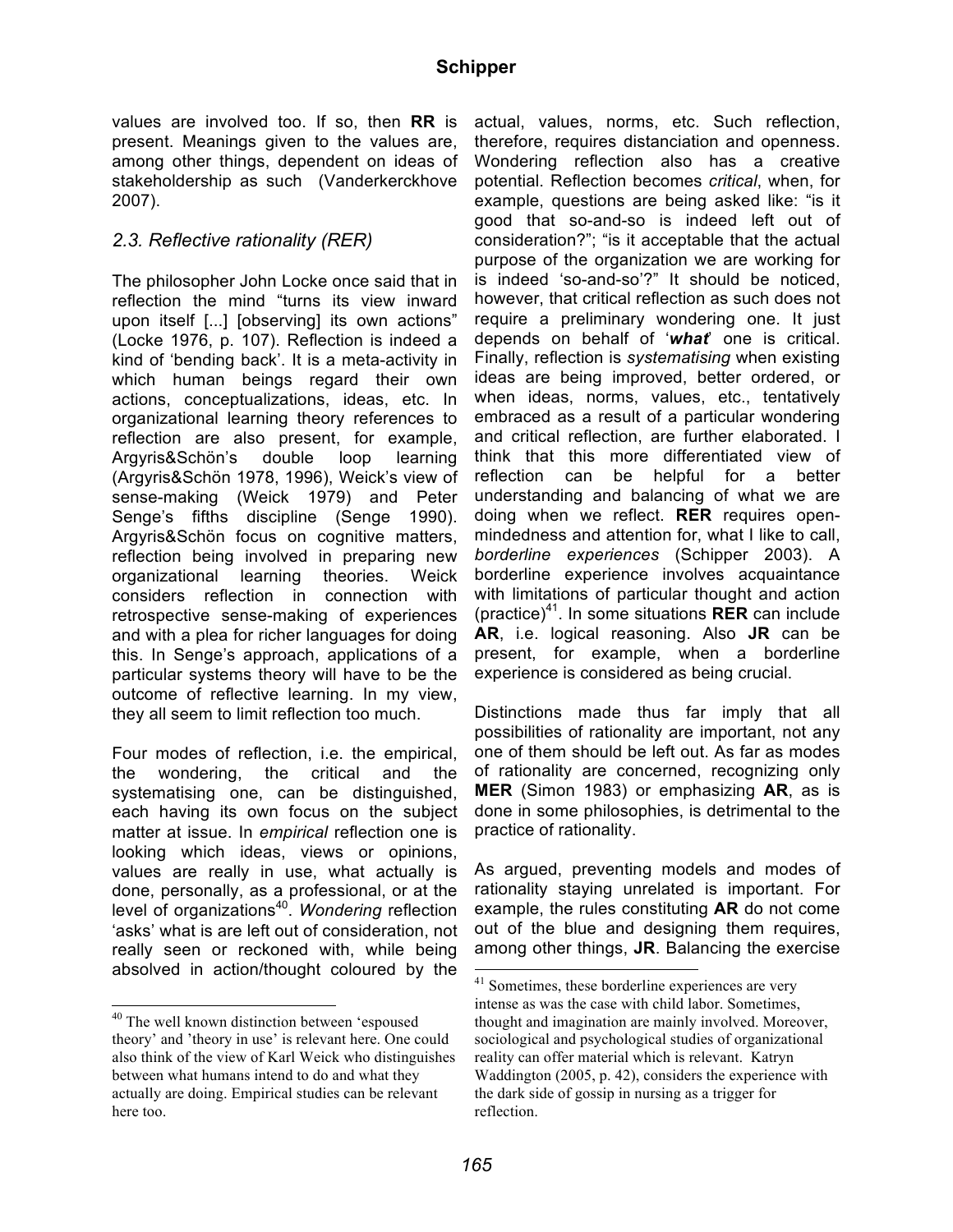of models and modes or rationality, taking their strengths and weaknesses into account, is relevant. Being conscious of the potential flaws/limitations of actual **AR**, **JR, MER** and **RR** is essential; several of these have been mentioned earlier. This means that, eventually, the exercise of whatever rationality requires embeddedness in reflection. That is why **RER** is basic. When **RER** is lacking, the people and their organization can be said to be not rational enough; a normative statement, indeed. **RER** becomes active, for example, when looking at the actual rules or maxims of resp. **AR** and **JR.** Cost-definitions, basic for **MER** (Schipper 1998), and particular value-explications in use in **RR** can be also a subject matter of **RER**.

The reader might ask whether **RER** itself also faces potential limitations, pitfalls, flaws etc. This is not an easy question. A potential risk is that, for instance, one kind of reflection, say, the empirical or the critical one sketched above, is taken to make up the whole of it. If so, then actual reflection may miss the real issues. It is also possible that reflection is floating away, un-necessarily creating confusion ("analysis, paralysis"; "reflection, perplection").

Earlier I mentioned Brunson's idea of action rationality. It requires commitment to a particular organizational, what he calls, and "objective ideology" (Brunsson 2000, p. 28), and this fits in with Collins & Porras' idea of "core ideology". The latter consists of core values + core purpose, in which people working for an organization (company0 have to be "molded", "indoctrinated" (Collins& Porras 1997, p. 51, 73, 122, 131, 138). Core ideologies, they say, "need no rational or external justification" (*op. cit.*, p. 75). Now this implies that any **RER** exercised in finding one is irrelevant. One of the examples the authors are mentioning is Nike. Its core purpose is "to experience the emotion of competition, winning and crushing competitors" (*op. cit.*, p. 225). During the 90-ties Nike came into trouble, however, because of the involvement in sweatshops. Activist' protests, student

boycotts of Nike products, law suits, etc. constituted a borderline experience, eventually making Nike coming with a new vision on their business and the whole apparel industry (Schipper & Boje 2008). Without reflection, seeking a justification of their business, this would not have been possible at all.

In the introduction, certain matters (abuse of power, manipulation of emotions and feelings, suppressing work enjoyment, alienation) have been mentioned, sometimes ascribed to an 'over-rationalization' of reality, including the organizational one. Having the above arguments concerning a nuanced view of rationality in mind, it can, for instance, be asked whether this boils down to, say, **AR** and **MER** taking the lead at the cost of other forms of rationality.

# **3. Rationality, feeling and emotion.**

Blaisse Pascal's often quoted saying, that the "heart has its reasons which reason does not know", seems $42$  to fit in with a long tradition of seeing rationality and feeling/emotion as uneasy bedfellows. In the context of management, its influence is illustrated by the fact that an author like Henri Mintzberg, despite his criticism of analytical rationality, uses phrases like the "bias […] of emotion" (Mintzberg 1990, p. 70). Other lines of thought sketching a more nuanced view can also be noticed, however (Solomon 1998).

# *3.1. Rationality vs. emotion and feeling*

As said above, there is an approach considering rationality and feeling-emotion as an unhappy combination. In works of diverse thinkers such as John Stuart Mill and Georg Wilhelm Friederich Hegel illustrative statements can be found: "let feeling no more encroach the province of reason, than reason upon the province of feeling" (Mill 1825/1988, p. 306); "when somebody says: 'I feel it', then he has secluded himself" (Hegel 1830/1955, p. 44; my

 <sup>42</sup> Whether this really is the case with Pascal will not be discussed in this paper.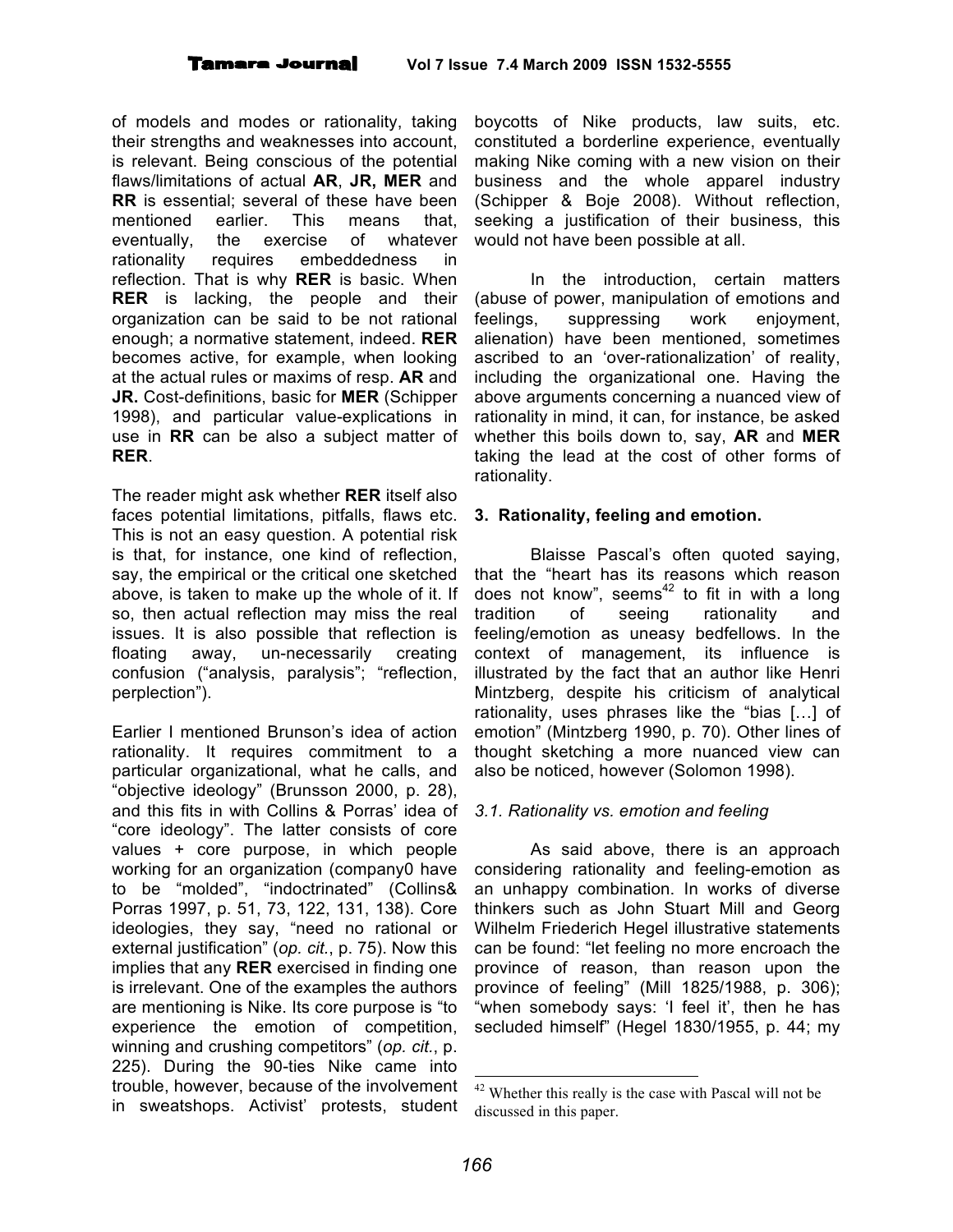translation)<sup>43</sup>. However, also explicit critical comments can be noticed. For example, John Dewey denouncing the "current opposition […] between the intellect and the emotions" for which "the intellect is a pure light; the emotions are a disturbing heat" (Dewey 1916, p. 345). More recently, Etzioni mentions efforts to connect rationality with the affective, in which the latter functions in regard of preferences and constraints. Also the idea of "emotional costs" is referred to by him (Etzioni 1988, p.158). These ideas fit in with the growing interest in the meaning of feelings and emotions and their relationship with rationality which took place in the later part the 20-th century (De Sousa 1987). Dimasio (1999, p. 41) says that emotion probably assist reason, especially when it comes to "personal and social matters involving risk and conflict". Nowadays widely used notion of "emotional intelligence" (Fineman 2006) and expressions like "affective computing" are indications that this development is still going on.

# *3.2. Meaning of feeling and emotion*

Feelings and emotions are many: concern, surprise, joy, remorse, pain, shame, fear, anger, sorrow, embarrassment, disgust, (un- )integrity feelings, compassion, happiness, etc. Mostly they do not appear out of the blue. In terms of causal mechanisms one can, for instance, try to relate them to neuron-physiological processes. From a more cognitive perspective, however, it is also possible to consider them as a kind of 'judgment' triggered by a situation<sup>44</sup>. In connection with the latter, looking at rationality, three aspects are relevant:

- a relation to (a presupposed) reality<sup>45</sup>
- an evaluation of something
- an anticipation or urgency to act

Emotions often imply an urgency to act; feelings involve more an anticipation of potential action. Sometimes it is even said that without emotions and feelings human beings would not act at all. Feelings and emotions refer to something in regard of which they arise, a situation, an act of somebody else, etc. So, the quotation from Hegel just seems to miss a crucial point. The evaluative aspect is central too. Fear, for example, is letting us 'know' that danger is involved and that quick action is unavoidable. The feeling of surprise implies that what it is about might really be important; further notice, action, can result from this. Many other examples could be given.

### *3.3. Two-sided relation with rationality*

The view of rationality presented in this paper does not exclude emotions and feelings having a role to play. Looking in terms of rationality, feelings and emotions can, as indicated above, be viewed as implicit 'judgments'. Considering rationality's relation to emotion and feeling in terms of some kind of exclusion is, therefore, not very acceptable. Take a scientist confronted with two theories, both of which fit the empirical data equally well, might, for instance, judging in favor of one of them because of the aesthetic feeling of beauty induced by it, which is not unreasonable (McAllister 1996).

The connection of emotion/feeling and rationality is rather subtle and cannot be reduced to simple prescriptions. The various possibilities of rationality will make this clear.

In **AR** emotions and feelings are (and should be) absent, otherwise it would not be **AR**.

<sup>&</sup>lt;sup>43</sup> It is not argued that these statements contain the whole of resp. Mill and Hegel. The latter, for example, defended also the view that nothing great can be done

without passion (Solomon 1998, p. 285).<br><sup>44</sup> In actual cases both perspectives can be taken, and which one will be most adequate just depends on the specific circumstances.

 <sup>45</sup> Later on <sup>I</sup> will call this the reality presupposition (**RP**). Jon Elster states something similar, pointing out that emotions are "directed towards an intentional object" (Elster 2000, p. 27). See also Solomon (1998) and De Sousa (1987). The latter is saying that emotions provide us with information about ourselves and the world (*op. cit*., p. 107).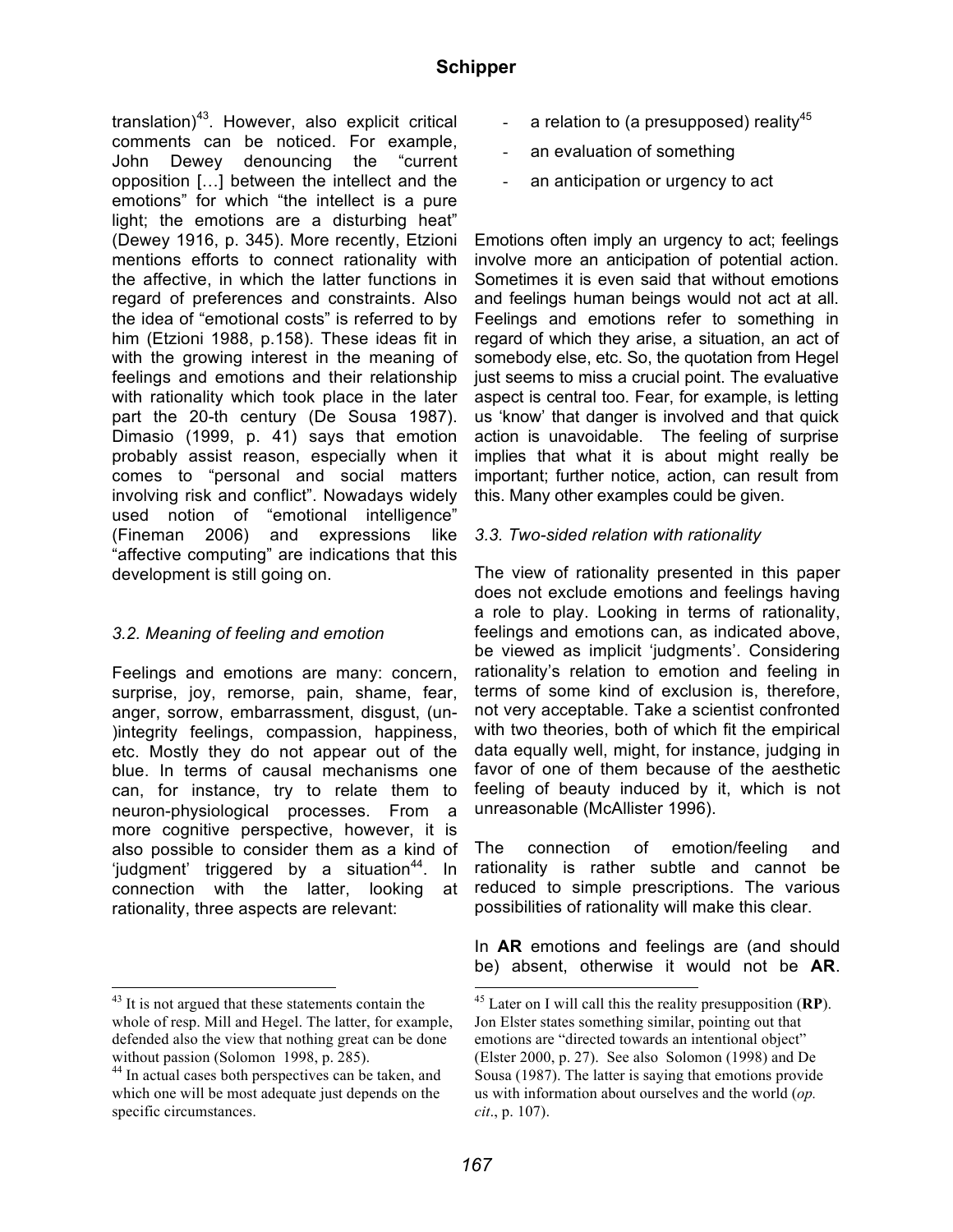Hence, if **AR** is considered as paradigmatic of rationality, then, by implication, emotion and feeling belong to another province indeed.

**JR** is different, however. As such, feelings and emotions can co-determine or give content to **JR.** The scientist, mentioned above, judges theories looking at empirical adequacy and elegance, and the feeling of beauty especially evaluates them referring to the latter. However, and this is the second side, feelings and emotions can be the subject matter of judgment too. For instance, if asked whether the presupposed reality is indeed actually present.

In the exercise of **MER** as such, except perhaps as constraints in terms of emotional costs, there is no role for them. There is another side, however. In some situations, feelings and emotions function as material to be taken into account seeking effective means; they can also be part of the end to be achieved, foe example, inducing happy feelings in workers. Besides this kind of control, also emotional labor, i.e. smiling at customers and having accompanying feelings, is to be mentioned here (Hochschild 1983; Fineman 2006).

Worth noticing too, is that **AR** and **MER** can arouse certain (unintended) emotions and feelings (f.e. sorrow, un-easiness, guilt, shame, or anger) concerning rules, use of means or ends involved. As such, these feelings and emotions may induce **RR** in combination with, at a more abstract level, even **RER.** An example would be the guilt a manager is feeling in case of down-sizing because of 'efficiency reasons'.

Granting that most emotions and feelings involve a reality presupposition (**RP**), the following, indeed reflective, questions can be relevant:

- "is **RP** fulfilled ?";
- "what does **RP** say about the view of reality involved by a particular use of

**AR**, **JR**, **MER** and **RR**, if such a view exists?".

- concerning the evaluative aspect of a feeling it might be asked: "is adequate, suitable? For instance, "*schadenfreude"* can hardly be considered as an appropriate feeling (Waddington 2005).
- is the emotion perhaps an overreaction in the light of the maxims (**JR**) and values (RR) in use?"<sup>46</sup>. Is the emotion, is including **RP,** due to stress factors on the side of the emoter? (see note 8).

As suggested above, emotions and feelings can indeed relate negatively to **AR**, maxims in use (**JR**), or the actual content given to values (**RR**). In his interesting approach, Naud van der Ven (2006) gives an interpretation of shame, management sometimes has over its own exercise of rationality $47$ , in terms of the philosophy of Levinas. Emotions can, at a metalevel, also concern actual feeling rules (see note 11) involved in **JR** and **RR,** thereby giving a strong inducement towards **RER**. However, saying that especially authorities are keeping feeling rules, noticing that such rules are applied differently to men and women (Hochschild 1983, p. 75, 173), can be a general invitation to **RER** without reference to particular meta-emotions.

In summary, a nuanced view of rationality implies a subtle relationship with emotions and feelings. We saw that especially JR, RR and RER have twofold link with them. They can function either as i) a stimulating heuristic in the exercise of these forms of rationality, even giving content to them, or ii) become their subject matter, having their RP, adequacy and suitability to be evaluated. As far as MER is concerned, feelings

 <sup>46</sup> In connection with the last questions, the notion of "*feeling rule*", a key in studies of emotional labour, is worth mentioning. These rules are "standards used [...] to determine what is rightly and owing in the currency of feeling", discriminating ""what I do feel" and "what I should feel"" (Hochschild 1983, p. 18, 57). These rules can, therefore, give content to actual **JR** and **RR.** <sup>47</sup> He does so, though, without distinguishing different models and modes of rationality. In case of downsizing, for instance, protected managers can suffer from negative feelings (Fineman 2006, p. 683).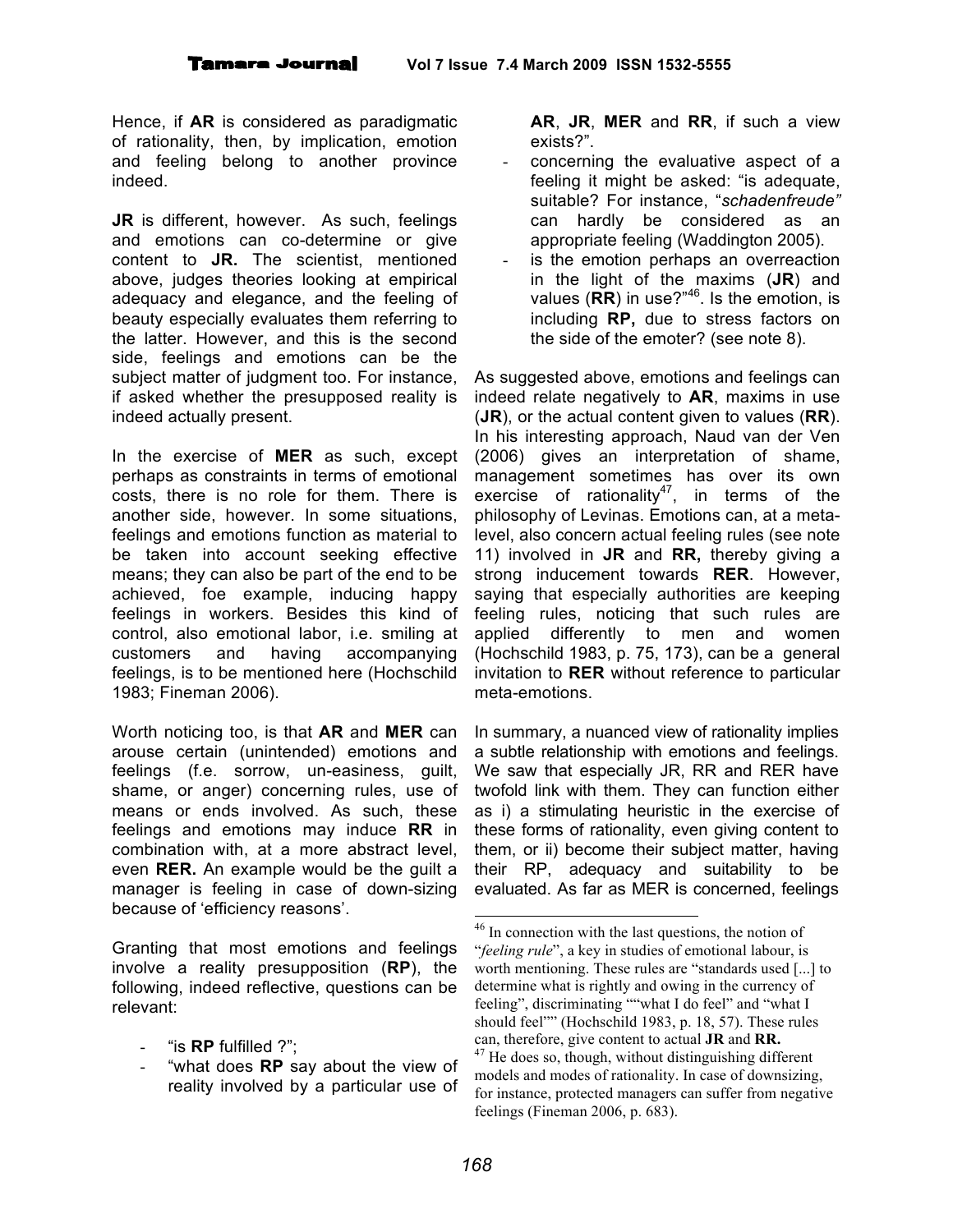and emotions can function as material to be taken into account. On the other hand, however, a particular exercise can induce them at a meta-level, which then can be related to i) or ii). Especially i) has the potential for seeking change, and this brings me to the notion of creativity.

# **4. Creativity**

During the last century 'creativity' became in use as a concept, grasping activities in fields like art, science, business, management and politics, resulting in things new and valuable. At the background of this attention were practical as well as of more philosophical reasons. The first relate, for instance, to the Cold War. It was believed that psychological research could result in ways enhancing creativity in a controlled way. Later on, there were impulses from developments in artificial intelligence. Also M&O, with a focus on entrepreneurship, learning organizations and innovation, made creativity a matter of practical concern. The philosophical, on the average older, reasons refer to matters of human self-image, the question of what kind of society is preferable (e.g. Dewey's creative democracy, Parker Follet's creative experience in governance), and metaphysicalontological themes concerning creativity and reality.

#### *4.1. Creativity and rationality*

In connection with the theme of this paper it is interesting to notice that in M&O one comes across the idea that rationality and creativity do not match. The already quoted Collins&Porras, for example, speak of the "genius of the And" breaking the ""Tyranny of the Or" - the rational view that cannot easily accept paradox". The Tyranny of the 'Or' should be overcome, because creativity is essential for the process of setting the envisioned future (Collins & Porras 1997, pp 43, 217, 242, 247). A statement like "all progress does depend on the unreasonable man" (Handy 1998, p. 270) is in alignment with this. Something analogous is said, when creativity

is valued as a means for becoming "disorganized", opposing the rationalist view of business theory: "being reasonable does not win the day" (Clegg & Birch 1998, p. 7). So, it is proposed that being creative means leaving rationality behind. At the beginning of chapter 2 rationality was identified as wise and intelligent (accounting for) thinking and acting, promoting the art of life. When creativity requires that we forget about this, what would be the point?

#### *4.2. Rationality and creativity*

An important issue is the relationship between rationality and novelty. Looking at the models we see that with **AR** newness is confined to variations in the value of input data, the type of which is determined by the kind of rules. Compared to **AR**, **JR** has more room for newness. Besides variations within a certain type of data, it also admits new kinds of them. The only condition is that they fall within the scope of the general maxims constituting the very **JR** involved. Take financial auditing. This is ruled by maxims, such as independence, freedom from outside constraints on investigating and reporting, and objectivity. Guided by them, auditors used to look at financial data themselves, often - because of the costs involved - by random tests. Nowadays, they focus more on control systems used by the audited organizations. Hence, inspectors start searching for a *new kind* of data (EDP-auditing), still using the old maxims. **RR** can give content to **JR**, being tolerant to newness in so far as **JR** is. **MER** is also worth mentioning here. As such, it is indeed not intolerant for newness. **RER**, finally, is the most tolerant concerning novelty. When rules and maxims used thus far are examined reflectively, this can lead to different results, such as i) reconfirming/specifying, or ii) abandoning, going beyond them. An example of the first is the specification of the *Principle of the Economy of Thought* in terms of mathematical simplicity. An example of ii) the new football rule which permits a keeper to catch a return ball or touch it by hand only when it is headed to him. This rule was invented not for its own sake, but in order to increase the vivacity of the game.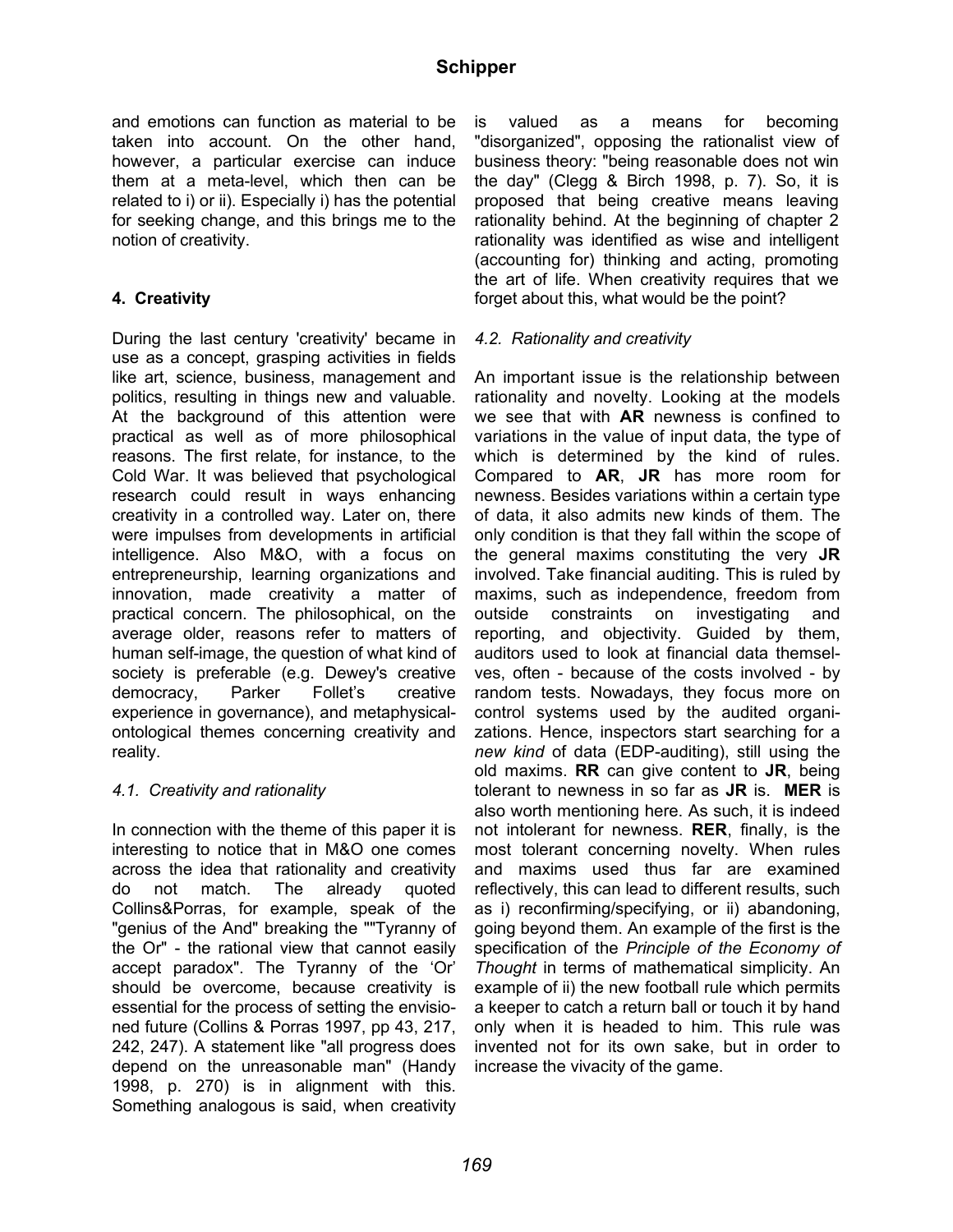So far, it is clear that only **AR** does exclude real newness. Therefore, when this type of rationality is preferred, creativity and rationality indeed seem to exclude each other.

### *4.3. Types of creativity*

Creativity is studied from different perspectives. In psychology, for example, the following questions are being asked:

a) "do creative processes always involve major leaps?"; b) "is knowledge stimulating or hindering creativity?"; c) "show creative reasoning always a particular pattern?"; d) "does IQ indicate creativity?"; e) "are there environmental factors which facilitate creativity?". Answers be summarized as follows: a) no and yes; b) yes and no; c) no and yes; d) no; e) yes and no (Sternberg 1988).

The 'yes and no' answers are not accidental. As I see it, they depend on the fact that two ideal type kinds of creativity can be distinguished, i.e. the explorative and transcendentive one.

*- Explorative creativity*. Seeks new outcomes within an already existing framework, such as a particular esthetic 'mould', e.g. a sonnet or a symphony, a scientific paradigm, research tradition, a kind of product, e.g. a bicycle, a cultural practice, business model, etc. Improvisation mostly includes explorative creativity as is often the case with using a familiar metaphor. A well-known example from the field of M&O, which one can already find in the works of Henri Fayol, is the organization viewed as an organism. Seeking an interesting organizational analogue of DNA would, if successful, be an instance of explorative creativity.

- *transcendentive creativity*. With this, usual frameworks are left behind. A new concept or metaphor can both be instances of transcendentive creativity. The concept of an organization as a moral agent, allowing also notions like 'organizational integrity', can count, at the time of its introduction, as an

12-tone music almost hundred years ago by, among others, Arnold Schönberg. Nowadays, it is a *kind* of music which, having its own standards, can be creatively explored. New artifacts, such as the transistor, can also be mentioned here.

Let's consider some of the above questions. Take question a). The "no" answer is valid when we speak in terms of explorative creativity. The same applies to the "yes" concerning b) and c). The "yes" to a) and the "no" to b), especially depend on transcendentive creativity. The answer to c) can be "yes" when 'transcending' can be shown to be patterned. Mentioning patterns of reasoning, involved by creativity, refers to heuristics, i.e. non-algorithmic procedures, mostly in connection with problem solving. A particular heuristic reduces the, socalled, problem solving maze (Newell, Shaw & Simon 1962). As such, heuristics help explorative creativity. Transcendentive creativity is another story, while it requires novel problem setting, also constituting a new, different, problem solving maze.

# **5. Rationality and creativity**

In what comes next two issues will be discussed, i.e. the question whether rationality excludes creativity and positive/negative contextual factors.

# *5.1. Can rationality favor creativity?*

The strength of **AR** (objectivity, high control) is, when it comes to creativity, its major weakness, however. If indeed only **AR** is involved in a particular situation, then creativity is excluded. As argued, variations in values of input data are possible, but this will result in nothing but calculated 'newness'. This is also the reason why rule-based bureaucratic organizations are not creative.

example. The same obtains for introduction of routinely without loosing their character of **JR** and **RER** are different, however. Both have a role in explorative and transcendentive creativity. As argued earlier, **JR** allows new kinds *of* data, which can involve explorative creativity. However, making judgments can be rather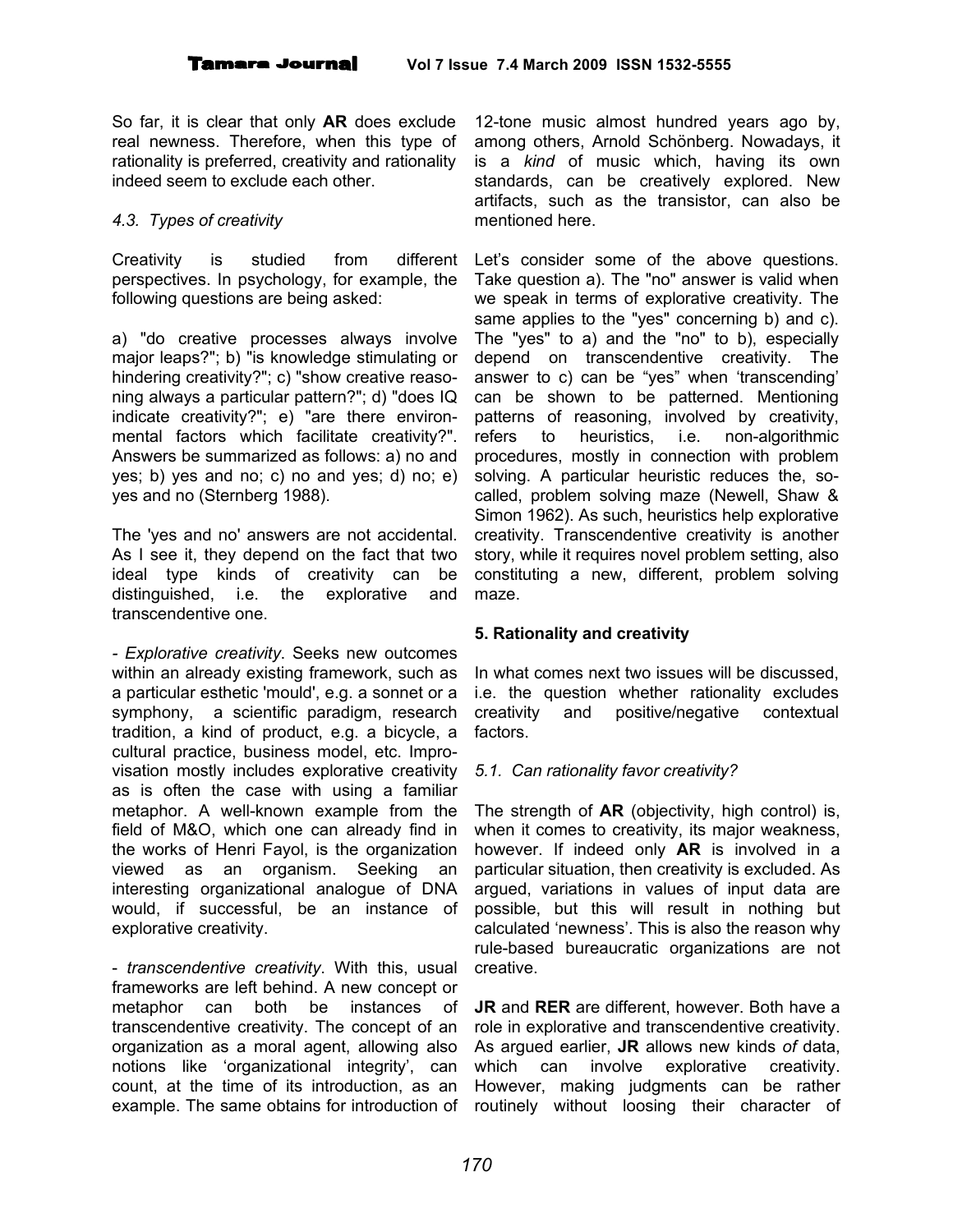judgments. Hence, **JR** allows explorative creativity without necessarily favoring it. In order to make explorative creativity more likely, **RER** may be helpful. Yet, assessing the value of what is new in light of the maxims remains basic. Tax solicitors, for example, are continuously searching the law and jurisprudence for possibilities to serve their clients, creatively exploring the 'law-space'. If they also keep an eye on major maxims like fairness and justice, then a particular **RR** would be involved too. As far as **MER** is concerned, it is clear that it serves creativity because, lead by theoretical-practical deliberations and skills, it contributes to producing anything at all. This mode of rationality being instrumental for exogenous ends, it is not by itself creatively seeking new goals. The latter might result from **RR** and **RER**, however.

Whereas explorative creativity may profit from **RER**, there is an intrinsic relation with transcendentive creativity. As such, **RER** goes beyond what is reflected upon. Hence, this kind of rationality indeed involves a transcending act. Although this act does not guarantee that something novel and valuable comes out, is essential for transcendentive creativity<sup>48</sup>. Hofstadter (1986, p. 531-533) mentions the role of self-watching. Selfwatching, which is a kind of reflection, reveals actions to be patterned. According to Hofstadter this triggers creativity because people are supposed to be intolerant for patterned behavior.

Summarizing, the question formulated in the subtitle of this section can be answered in the positive. Indeed, rationality can foster creativity on the condition that **JR, RER, RR** and **MER** are active. Only **AR** has no creativity potential, and the same applies to **MER** to a certain extend. So, views defended in the context of M&O that creativity and rationality do not match make sense only in connection with both of these.

### *5.2. Creativity and rationality in context*

In this section I like to supplement the conceptual analysis given thus far, by commenting on a few factors influencing creativity. Next, some remarks will be made on the role of power.

#### *5.2.1. Factors in creative processes*

Among the many positive factors are: playfulness, the availability of visual images, tolerance for ambiguity, freedom, commitment and dedication, a will to change, knowledge, recognition by others, trust, consciousness of the relativity of conceptual representations and attentiveness. Starting with the role of visual images, I will say a few words regarding some of them.

Visual images can stimulate creativity, because they are beyond any particular, clear cut conceptualization (Kim 1990). Sometimes, they even 'tell' us more than 'thousand words'. As such, visual images challenge people to see clues in problem solving not considered before, looking at not yet conceptualized aspects of what is present, etc. Visual images have this potential because they present us with many different features of a situation at the same time. Conceptualizations focus attention. Wertheimer (1959) even claims that only structured wholes like visual images make real understanding possible; doing without them in problem solving will make us stumble and find solutions only accidentally. Visual images can also contribute to overcoming a blind use of recipes and algorithms.

Playfulness helps "with doing things for which [there is] no good reason" (March 1984, p. 233). It goes beyond **AR,** and even indeed **JR, RR,** and **MER** in so far as they only function routinely. It has the potential to evoke unsearched experiences, bringing new content. In this sense, it can stimulate explorative and transcendentive creativity. Playful people need an environment allowing them to behave this way, giving

<sup>&</sup>lt;sup>48</sup> It might even be the case that criteria for what is of value are also novel, becoming constituted during the creative process.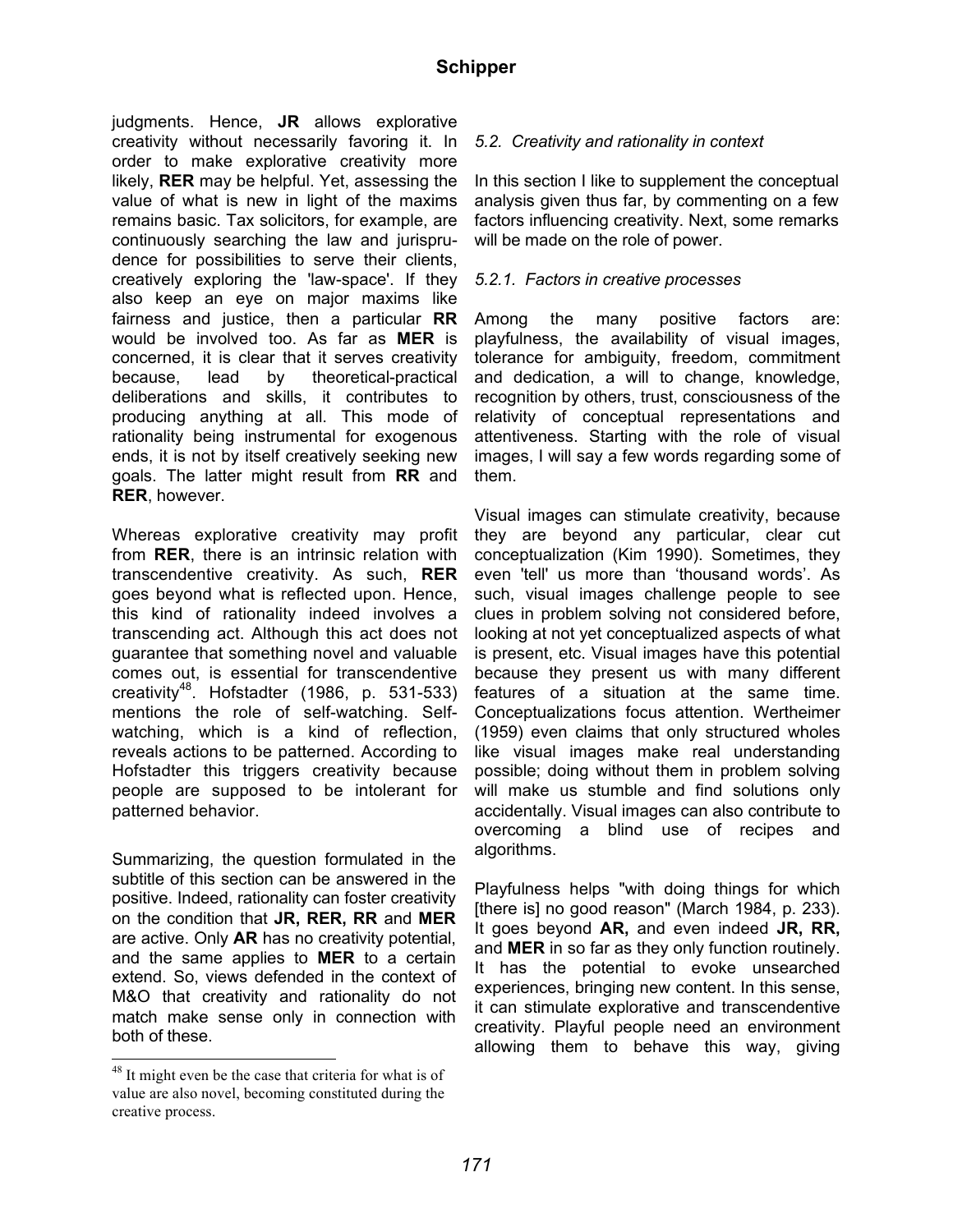recognition and offering a fostering atmosphere<sup>49</sup>.

Tolerance for ambiguity can exist in different degrees, endurance of un-clarity being a main issue. Ambiguity contrasts with the clarity offered by **AR** or the 'safety' of the framework involved by **JR**. Therefore, tolerance for ambiguity, i.e. being able to live with uncertainties and un-clarities, is especially favorable for transcendentive creativity. Ambiguities can exist in different kinds of fields. An example from physics is the waveparticle duality, which was really puzzling at the beginning of quantum mechanics. We must realize, however, that in creativity things are never straightforward and simple. This obtains also for tolerance of ambiguity. What I have in mind is that sometimes also distrust of ambiguity was helpful finding new ways. Einstein's discovery of special relativity could probably count as an example.

Attentiveness is an important creativity factor too (Brodbeck 1999). It can accompany everything a person does, thinks, feels, sees, hears, etc., supporting the other creativity factors, keeping focus or function as a 'searchlight'. In keeping focus, people concentrate on their goals, lead by their passions, feelings and emotions, concepts in use, etc. This kind of attentiveness can relate to explorative creativity, while keeping an eye on frameworks involved. The second function makes them attentive for new possibilities, ways of thinking and acting. Essential for this kind of attentiveness is the capability and willingness of people to see through their own regular conceptualizations, feelings, emotions, perceptions and realities involved. As such, it can foster transcendentive creativity. In both functions, however, attentiveness is the opposite of nonchalance; reflective rationality is also involved, be it in different ways.

Many of the factors interrelate. Commitment, for example, is often welcomed because it prevents people doing unnecessary things, indeed an aspect of freedom. Yet, negative influences are equally possible: commitments binding people, making them narrow-minded, un-free to consider new ways, etc. Commitment and freedom stimulate creativity each in their own way. Transcendentive creativity, though, requires substantial freedom, its role being more basic than is the case with explorative creativity. As far as the latter is concerned, commitment to frameworks and maxims involved is important, pushing them to their limits and making the best out of it. At the same time, this kind of commitment limits possibilities of transcendentive creativity. Because of such interrelatedness, simplifications should be avoided in studying actual cases.

It is also worthwhile to connect what is just said with the affective side of human life. Tolerance for ambiguity, for instance, gives space to emotional ambivalence, the simultaneous experience of positive and negative emotions, which recent empirical research has found relevant for creativity (Fong 2006). Moreover, what has been argued in part 3 about types of rationality, in section 4.2 concerning their relationship with feeling and emotion, and in section 5.1 about rationality and creativity, can be combined to obtain insight into the potential connection of these affects and human creativity. Indeed, all feeling and emotion challenging **AR,** habitual **JR, MER** and **RR,** unfreezing them, undoing closure, can stimulate explorative creativity. Moreover, in so far as they trigger **RER**  they can be favorable of transcendentive creativity too.

#### *5.2.2. Creativity, Rationality and Power*

I will close this section by making some comments on power and its relation to rationality and creativity.

Empirical studies show us that *real* rationality, i.e. the one active in actual practice, often involves myopic concerns, selfishness and the exercise of power (e.g. Flyvbjerk 1998). This is remarkable.

<sup>&</sup>lt;sup>49</sup> However, this does not seem always to be the case. Sometimes it is even said that un-pleasent stimuli are important for the awakening of creativity (Sternberg  $\&$ Lubart 1995, p. 256). See also Fong (2006).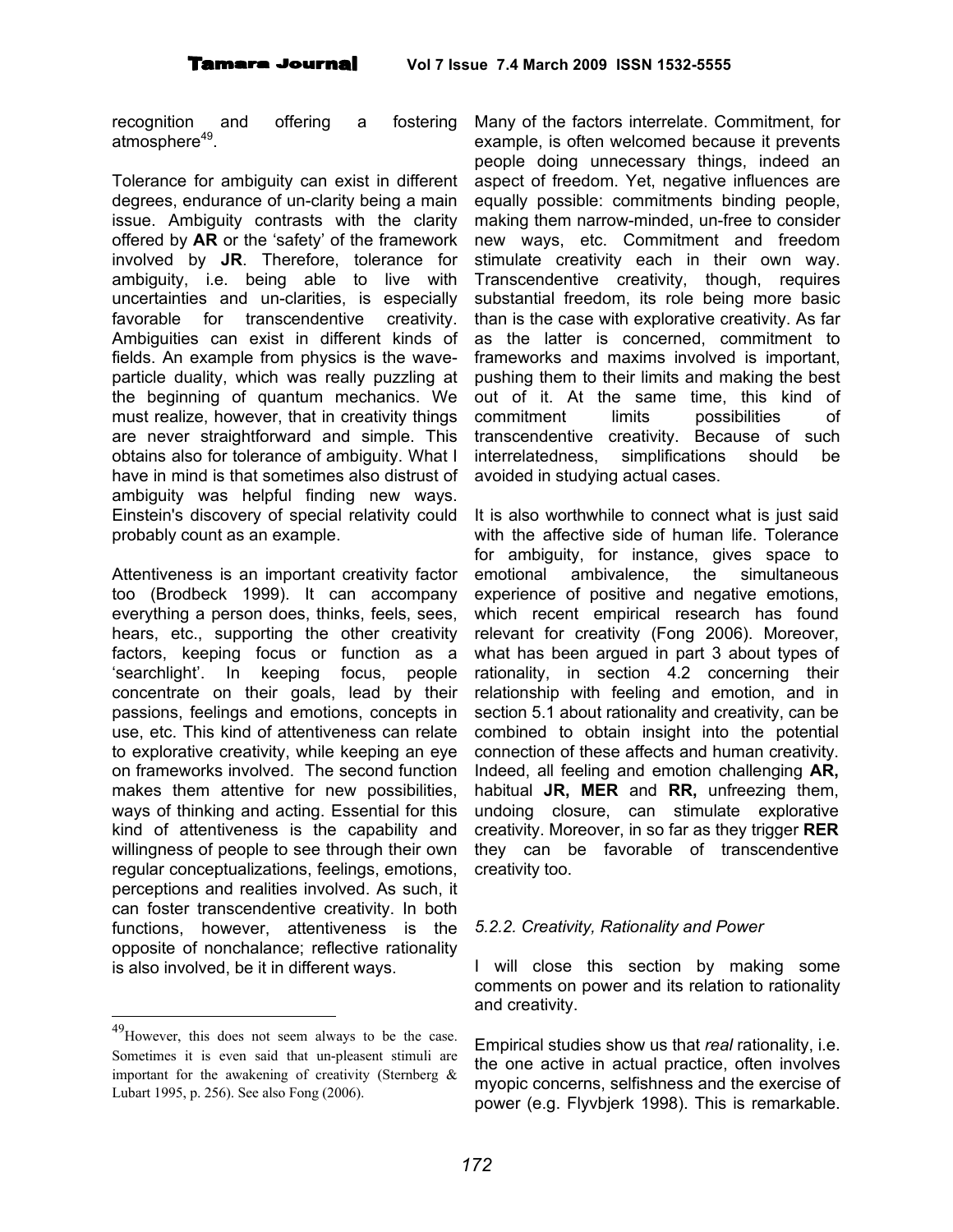During the Enlightenment period, rationality was considered to be the opposite of power; the light of reason evaporating dark privileges, uncontrolled political influences, unjustifiable knowledge and authority claims etc. In front of how things actually are, this philosophical view of rationality might seem rather utopian.

Having said this, how about kinds of rationality and types of creativity discussed thus far? In what way can they become linked with power? Take **AR** and **JR.** They are always relative to the respective rules and maxims/framework involved. So, the simple fact that these are in use, does not exclude them being effectuated by force<sup>50</sup>. The ways of power, in establishing particular mindsets, for instance, can have their own hidden subtleties. This means that mere judgmental rationality does not oppose power in general. Likewise, explorative creativity too might function within the context of an imposed system, without people even being conscious of the fact. The limited freedom required for explorative creativity is in alignment with this.

Full-sense reflective rationality and transcendentive creativity make another story, however. They do not really tolerate force from without. Yet, in a particular sense power is not absent. Think, for example, of the kind of power which enables creative people to liberate themselves from usual ways of acting and thinking, the power to cross borders, etc. Organizations, in which such authenticity is not really welcomed and all noses are supposed to point in the same direction, are not expected to show much transcendentive creativity. Only when some people, assisted by creativity factors as discussed above, are able to overcome what is (to be) held for sure, be it knowledge paradigms, power-full efficiencies, feeling rules, organizational procedures for dealing with customers, aesthetic moulds or whatever,

transcendentive creativity might follow. It says "might", because there are no guarantees. Taken altogether, we can, therefore, say that rationality, differentiated as it can be, and power, in the twofold sense of the power to impose and the power to resist and act, have a rather complex relationship with creativity.

#### **6. Concluding Remarks**

Doing philosophy is, among other things, making and evaluating distinctions that matter, exploring possibilities of thinking and acting that might be valuable. I did so concerning rationality, emotion, creativity and power, and the results can be used discussing the issue of 'rationality excess'. The approach presented in this paper makes it possible to say that on this occasion, a particular excess can go hand in hand with shortage at the same time. It just depends on which kind of rationality is at issue. In light of this, I want to argue that it would be wise to give all forms of rationality their due, respecting and allowing other aspects of human existence, such as emotions and feelings, to have their place in what is done and to be accounted for. Regarding all this, reflective rationality, at the personal level as well as within organizations, should never be absent. Even the decision to abstain from or postpone it for a particular period of time involves, at least, some reflective rationality.

#### **REFERENCES**

- M. Albrow (1992) "Sine Ira et Studio or Do Organizations have Feelings?". *Organization Studies* Vol. 13(3), pp. 313-329.
- M.Boden (ed) (1994), *Dimensions of Creativity*. MIT Press, Cambridge (Mass.).
- K-H. Brodbeck (1999), *Entscheidung zur Kreativität*. WBG, **Darmstadt**
- H.I. Brown (1990), *Rationality.* Routledge, London.

 <sup>50</sup> This gives the possibility to make <sup>a</sup> connection with empirical studies of human in organizational context, for example, those in which collective mental maps/shared meanings are studied in connection with power.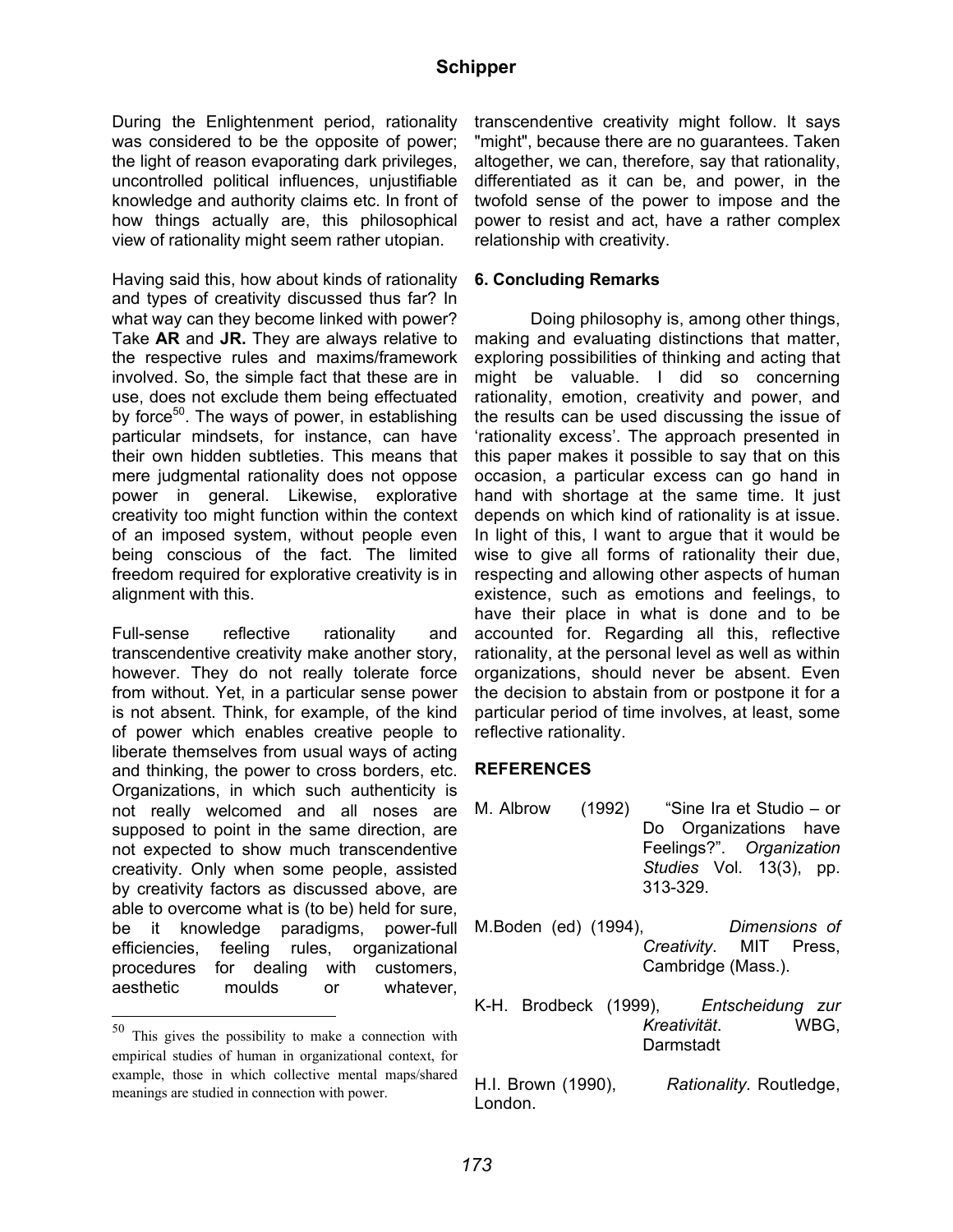N. Brunsson (2000), *The Irrational Organization. Irrationality as a Bais for Organizational Action and Change.* Copenhagen Business School Press, S. Fineman (2006), The "Emotion and Herndon. B.Clegg & P.Birch, (1998), *disOrganization*. Financial Times, London. A. Dimasio (1999), T*he Feeling of What Happens. Body and Emotion in the Making of Consciouness*. Hartcourt, Inc. San Diego. J.C.Collins & J.I.Porras (1997), *Built to Last*. HarperBussiness, New York. J. Dewey (1929), *The Quest for Certainty. Complete Works*, Vol. 4 J. Dewey (1916), *Theories of Knowledge. Complete Works*, Vol. 9 D.Dutton & M.Krausz (eds.) (1981), *The Concept of Creativity in* A.R. Hochschild (1983), *The Managed Heart. Science and Art*. M.Nijhof, De Hague. J. Elster (2000), *Strong Feelings.* D.R.Hofstadter (1986), *Metamagical Emotion, Addiction and Human Behavior*. The Mitt Press. Cambridge, Mass: J.Elster (1990), "When Rationality Fails". In K.S.Cook & M. Levi (eds.) *The limits of Rationality*. Univ. of *Human Understanding*. Fontana/Collins, London.Chicago Press, Chicago. A. Etzioni (1988), *The Moral Dimension*. Toward a New Economics. The Free Press, New York. Organizing". *The Sage Handbook of Organization Studies*. S. Clegg a.o. (eds.). Sage, London. Pp. 675-700. C.T. Fong (2006), "The Effects of Emotional Ambivalence on Creativity". *Academy of Management Journal*, Vol. 49 (5), pp. 1016- 1030. B. Flyvbjerg (1998), *Rationality and Power*. Univ. of Chicago Press, Chicago. Ch. Handy (1998), "The Age of Unreason". In J. Henry (ed.), *Creative Management*.Sage, London, 1998, pp. 269- 283. G.W.F. Hegel (1955), *Vernunft in der Geschichte.* Meiner, Hamburg. *Commercialization of Human Feeling.* Univ. of California Press, Berkeley. *Themas*. Bentam Books, Toronto. S.H.Kim (1990), *Essence of Creativity*. Oxford Univ. Press, New York/Oxford. An *Essay Concerning*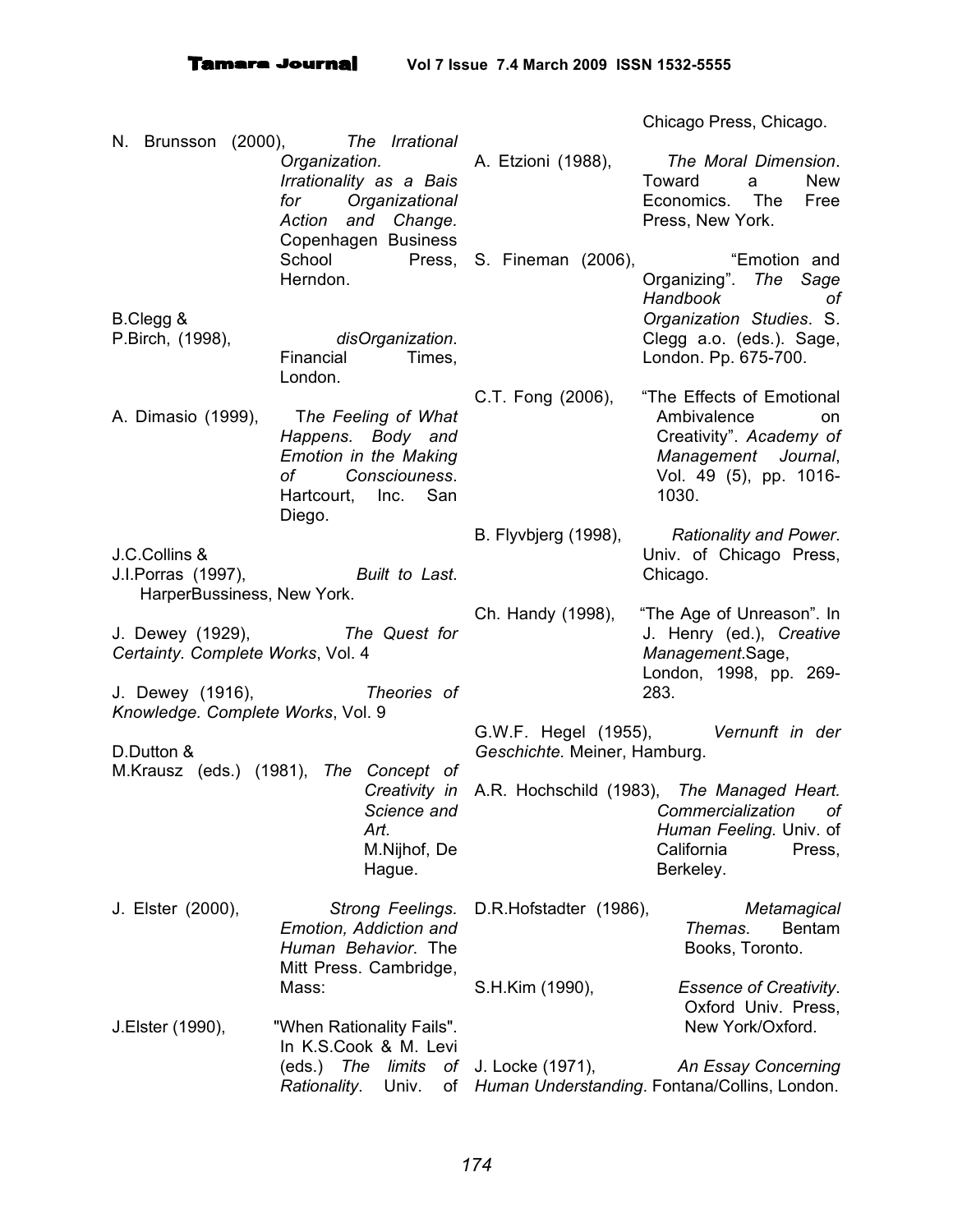| J. MacAllister (1996), Beauty & F. Schipper (1999),<br>Revolution in Science. Cornell Univ. Press,<br>Ithaca |                                                                                                             |                                                                                                                                                                                                                                                                    | "Phenomenology and the<br>Reflective Practitioner",<br>Management Learning,<br>30(4), 1999, pp. 473-                                                       |
|--------------------------------------------------------------------------------------------------------------|-------------------------------------------------------------------------------------------------------------|--------------------------------------------------------------------------------------------------------------------------------------------------------------------------------------------------------------------------------------------------------------------|------------------------------------------------------------------------------------------------------------------------------------------------------------|
| J.C.March (1984),                                                                                            | "The technology of<br>Foolishness".                                                                         |                                                                                                                                                                                                                                                                    | 485.                                                                                                                                                       |
|                                                                                                              | D.S.Pugh (ed.) F. Schipper (2001),<br>Organizationtheory.<br>Penguin,<br>Harmondtsworth.                    |                                                                                                                                                                                                                                                                    | "Creativity and<br>Rationality:<br>а<br>Philosophical<br>Contribution".<br>Philosophy<br>of                                                                |
| J. S. Mill (1988, 1825), Collected Works,<br>Vol. XXVI. Toronto Univ. Press/Routledge,<br>Toronto.           |                                                                                                             |                                                                                                                                                                                                                                                                    | Management (formerly<br>Reason in Practice)<br>$1(2)$ , pp. 3-15.                                                                                          |
| H. Mintzberg (1990), Mintzberg on F. Schipper (2003),<br>Management. Free Press, New York.                   |                                                                                                             |                                                                                                                                                                                                                                                                    | "Philosophising<br>Outdoors". Practical<br>Philosophy, autumn                                                                                              |
| A. Newell, J.C.Shaw<br>& H.A.Simon (1962),                                                                   | "The Processes of<br>Creative Thinking". F. Schipper &<br>E.Gruber,<br>In.<br>G.Terrell<br>&<br>M.          | 2003, pp. 68-67.<br>D. Bojé (2008),<br>"Transparency, integrity and<br>the<br>openness;<br><b>Nike</b><br>example". In<br>Handbook<br>of Research on Corporate<br>Citizenship. Georg Scherer<br>& Guido Palazzo (eds).<br>Edward Elgar. Cheltenham,<br>pp. 501-527 |                                                                                                                                                            |
|                                                                                                              | Wertheimer (eds.)<br>Contemporary<br>Approaches<br>to<br>Creative Thinking.<br>Atherton Press,<br>New York. |                                                                                                                                                                                                                                                                    |                                                                                                                                                            |
| Administration. Pitman & Sons, London. Affairs. Stanford Univ. Press. Stanford.                              |                                                                                                             | M. Parker Follet (1940), Dynamic H. Simon (1983), Reason in Human                                                                                                                                                                                                  |                                                                                                                                                            |
| F. Schipper (1996),                                                                                          | Philosophy<br>of<br>Organization".<br>Organization<br>$3(2)$ ,<br>pp. 267-289.                              |                                                                                                                                                                                                                                                                    | "Rationality and the R.C. Solomon (1998), "Nature of Emotions";<br>"Philosophy<br>of<br>Emotions".<br>In<br>Routledge<br>Encyclopedia<br>оf<br>Philosophy. |
| F. Schipper (1998),                                                                                          | "Rethinking<br>Efficiency", Electronic                                                                      |                                                                                                                                                                                                                                                                    | Routledge, London.                                                                                                                                         |
|                                                                                                              | publication<br>Procee-<br>dings<br>$C-$<br>World<br>оf<br>ongress<br>Philosophy<br><b>Boston</b><br>1998.   | R. de Sousa (1987),                                                                                                                                                                                                                                                | The Rationality of<br>Emotion.<br>The<br>Mitt<br>Cambridge<br>Press,<br>Mass.                                                                              |
|                                                                                                              | Proceedings:<br>http://www.bu.edu/<br><b>WCP/MainOApp.htm</b>                                               | R.J. Sternberg(ed.)                                                                                                                                                                                                                                                | $(1988)$ , The<br>Nature of<br>Creativity. Cambridge<br>Univ. Press, Cambrid-<br>ge                                                                        |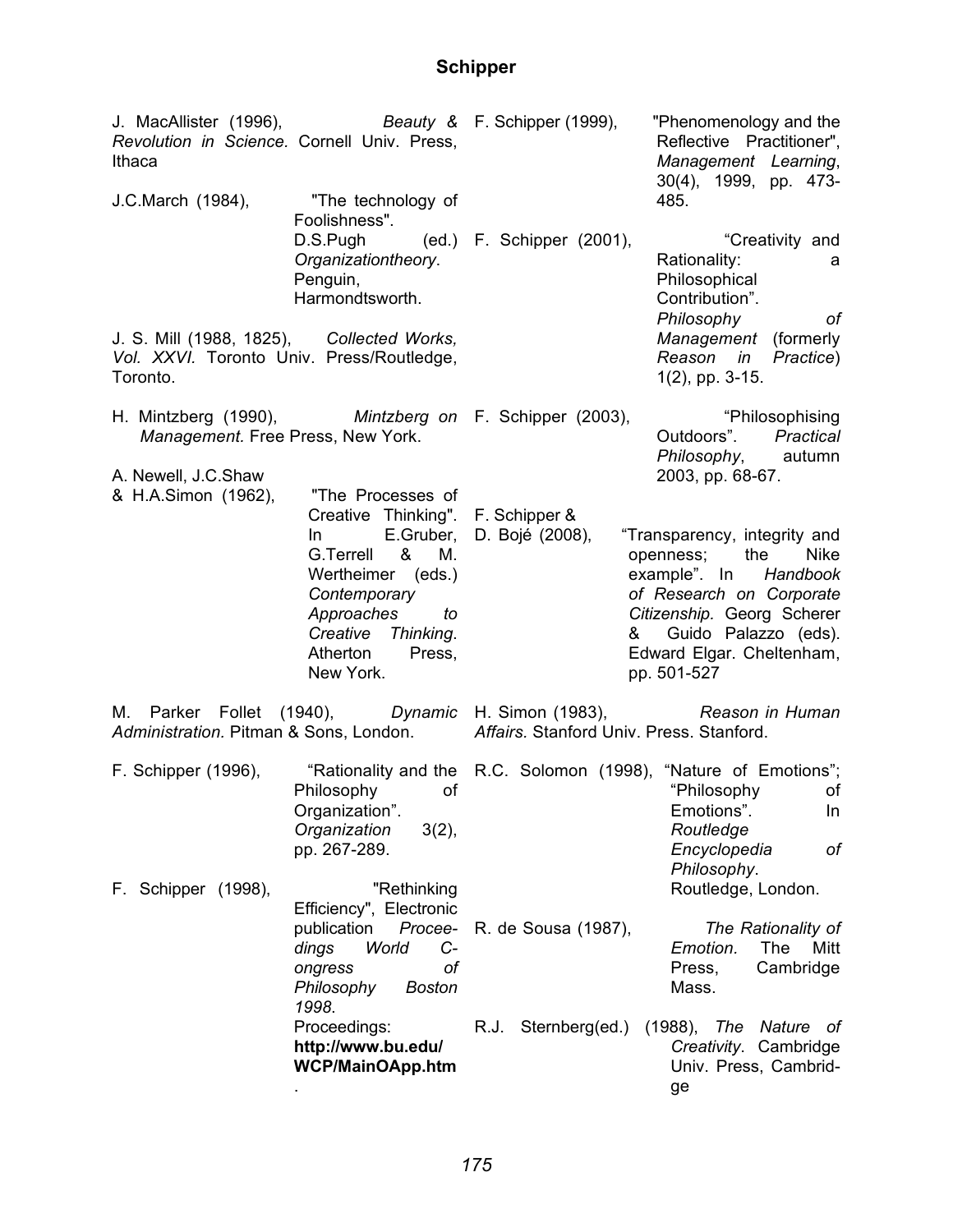R.J.Sternberg *Defying the Crowd. Cultivating creativity in a culture of conformity*. The & T.I. Lubart (1995), Free Press, New York.

Ch. Taylor (1991), *The Ethics of Authenticity.* Harvard Univ. Press, Cambridge Mass.

*the Stakeholder Conceptualisations of Rhenan and Freeman.* Paper presentend at Philosophy of Management Coference Oxford 2007.

N. vd Ven (2006), S*chaamte en verandering. Denken* K. Waddington (2005), "Behind closed doors – *over organisatieveranderin g in het licht van de filosofie van Emmanuel Levinas.* Klement, Kampen. G. Vickers (1983), *The Art of Judgment*. Harper & Row, London. W.Vanderkerckhove (2007), *Defining /stakes and the* the role of gossip in the emotional labour of nursing work". *Int J. Organization and Emotion*, Vol. 1, nr.1, 2005, pp. 35-48. M.Wertheimer, 1959, *Productive Thinking*. Harper & Brothers, New York.

*Implications for those who hold them. Comparing*

A.N.Whitehead (1958), *The Function of Reason*. Beacon Press, Boston.